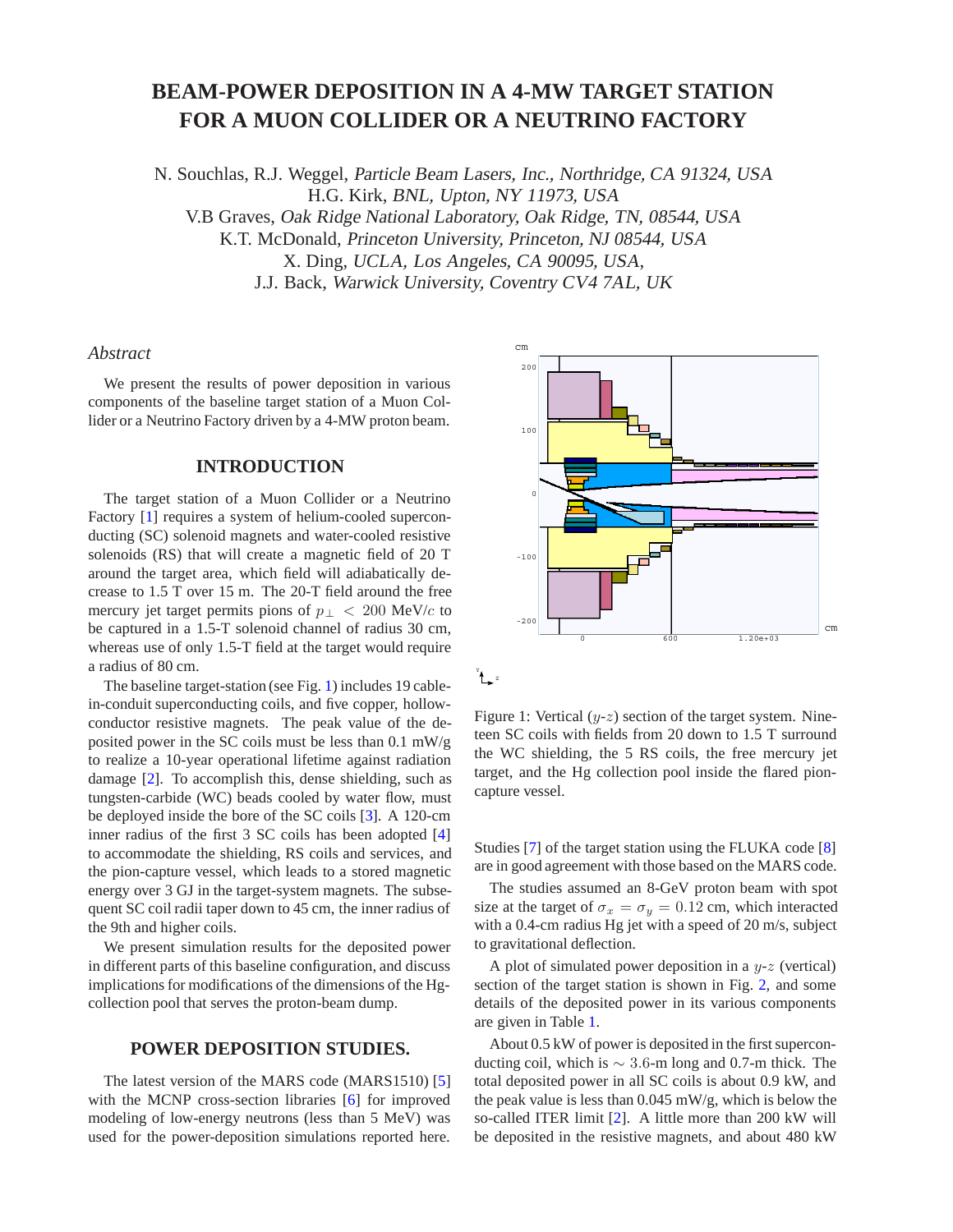

Figure 2: Vertical  $(y-z)$  projection of the density (in mW/g) of power deposited in the target region, according to a MARS15 simulation. The peak value in all SC coils is less than 0.045 mW/g.

Table 1: Power deposited (in kW) in 19 SC coils, 4 shielding areas (SH), 5 resistive magnets (RS), 3 beam pipes (BP), resistive-coil water cooling (RSC), Hg target, Hg pool, and downstream Be window.

| Component             | $P$ (kW) |
|-----------------------|----------|
| $\overline{SC}$ #1-19 | 0.86     |
| SH #1-4               | 2228.6   |
| RS #1-5               | 211.4    |
| BP #1-3               | 481.9    |
| <b>RSC</b>            | 7.1      |
| Hg target             | 389.8    |
| Hg pool               | 12.5     |
| Be window             | 0.7      |
| <b>TOTAL</b>          | 3332.8   |

in the beam pipe, mostly in the section immediately around the interaction volume. The Hg pool, as presently modeled, will receive only 12 kW, because it does not well contain the core of the shower of the beam protons that do not interact in the target. Some 666 kW of power is transported into the pion channel downstream of the target station, mostly carried by secondary protons.

#### **Hg POOL AS PROTON BEAM DUMP**

The low deposited power in the Hg pool, noted in Table 1, indicates that the pool is not sized properly to serve as the proton beam dump. The Hg pool was modeled with a width of only 12 cm, as in previous studies [9] with a 24- GeV beam energy. However, 8-GeV protons experience much larger deflections in the 20-T magnet, and the Hg pool must be enlarged accordingly. Furthermore, we are now considering proton beams that enter the magnet from the side, rather than from below the jet, which would increase the horizontal deflection of the beam.

The proton beam (and the Hg-jet target) make a vertical angle of 96 mrad to the solenoid axis  $[10]$ , which maximizes collection of pions that emerge at large angles to the beam/jet. The upper surface of the Hg pool will be at  $y = -25$  cm, so the proton beam would enter the pool about 240 cm downstream of the target (if undeflected by the 20-T solenoid) corresponding to  $z = 205$  cm in our coordinate system (in which the center of the target is at  $z = -37.5$  cm, and the downstream end of the interaction region is at  $z = 0$ ).

We have considered 15 possible configurations of the

z=300 cm FOOTPRINT FOR PROTONS E=8 GeV P0-P14



Figure 3: Proton-trajectory intercepts at  $z = 300$  cm (top) and  $z = 550$  cm (bottom) for 15 proton-beam configurations, each of which has the nominal beam/jet crossing angle at the center of the Hg target. The baseline configuration is that labeled P12.